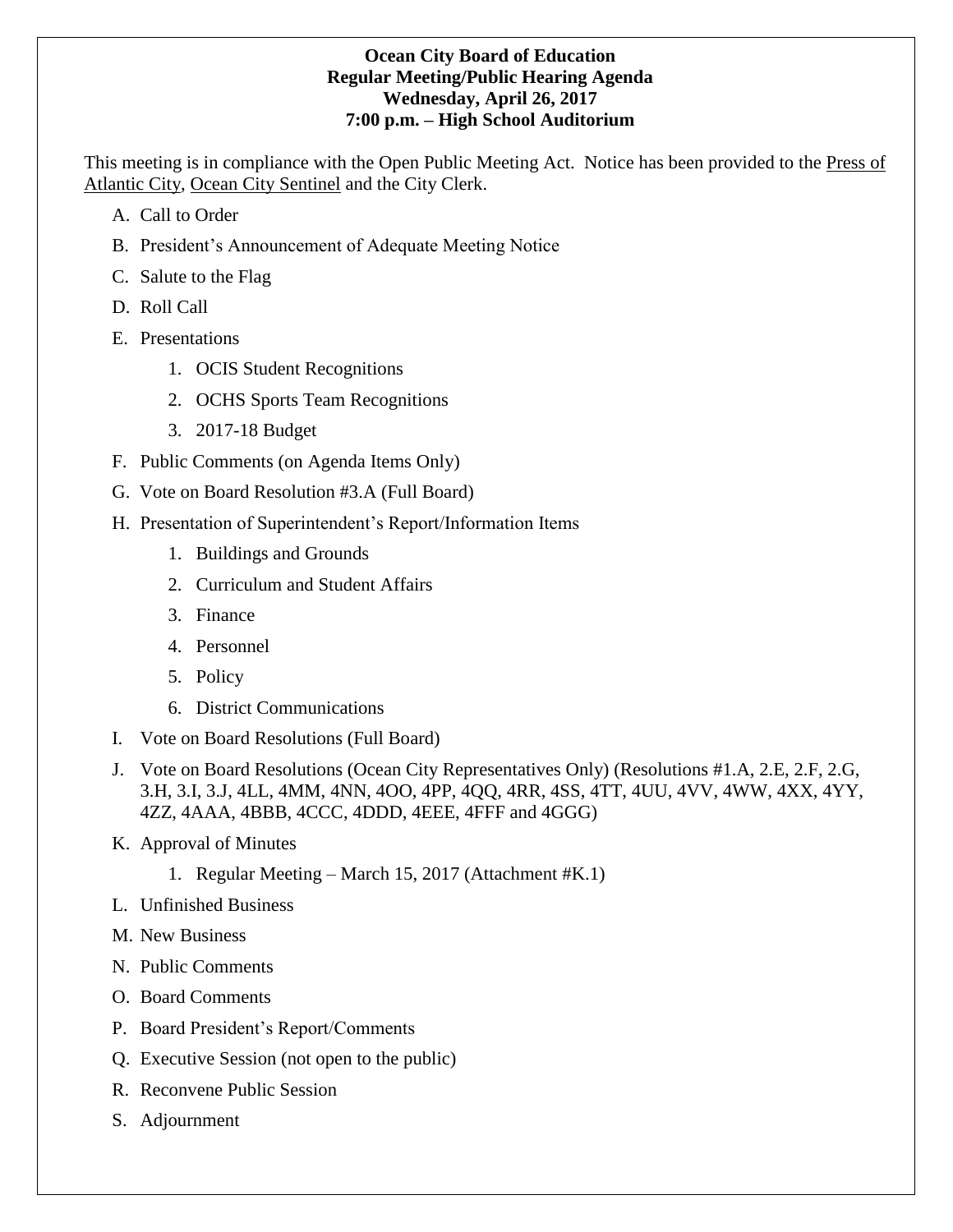#### **OFFICE OF THE SUPERINTENDENT OF SCHOOLS**

**TO:** Ocean City Board of Education

## **FROM: Dr. Kathleen Taylor, Superintendent of Schools**

**RE:** April 26, 2017 Regular Board Meeting

**MOTION:** Based on the recommendation of the Superintendent of Schools, the following resolutions are presented for formal approval by the Board of Education.

**3. Finance**

## **Public Hearing on the Proposed 2017-18 Budget**

## **PUBLIC COMMENTS ON THE BUDGET:**

A. Final Budget 2017-18 School Year – roll call vote The Board adopts the final budget of the Ocean City Board of Education for the school year 2017-18.

BE IT RESOLVED: That the Ocean City Board of Education hereby adopts the final budget for the school year 2017-18 as follows:

|                                              | <b>Budget</b>   | <b>Local Tax Levy</b> |
|----------------------------------------------|-----------------|-----------------------|
| A. General Fund Budget Amount                | \$42,173,240.00 | \$22,382,710.00       |
| <b>B. Special Revenue Fund Budget Amount</b> | \$673,894.00    | \$0.00                |
| C. Debt Service Fund Budget Amount           | \$2,754,205.00  | \$2,752,945.00        |
| <b>Total Base Budget</b>                     | \$45,601,339.00 | \$25,135,655.00       |

BE IT FURTHER RESOLVED: That the Ocean City Board of Education Policy for Travel and Expenses and N.J.A.C. 6A:23A-7.3 provides that the Board of Education shall establish in the annual school budget a maximum expenditure amount that may be allotted for such travel and expense reimbursement for the 2017-18 school year,

BE IT FURTHER RESOLVED: That the Ocean City Board of Education hereby establishes the school district travel maximum for the 2017-18 school year at the sum of \$35,000,

BE IT FURTHER RESOLVED: Pursuant to N.J.A.C. 6A:23A-5.2(a), maximum dollar amounts for public relations and professional services have been established and are detailed in the appropriations section of the 2017-18 budget.

BE IT FURTHER RESOLVED: That \$1,125,000 be withdrawn from the Capital Reserve Account to be utilized for building technology upgrades (3780-050-99-999) and sanitary sewer repairs (3780- 060-99-999).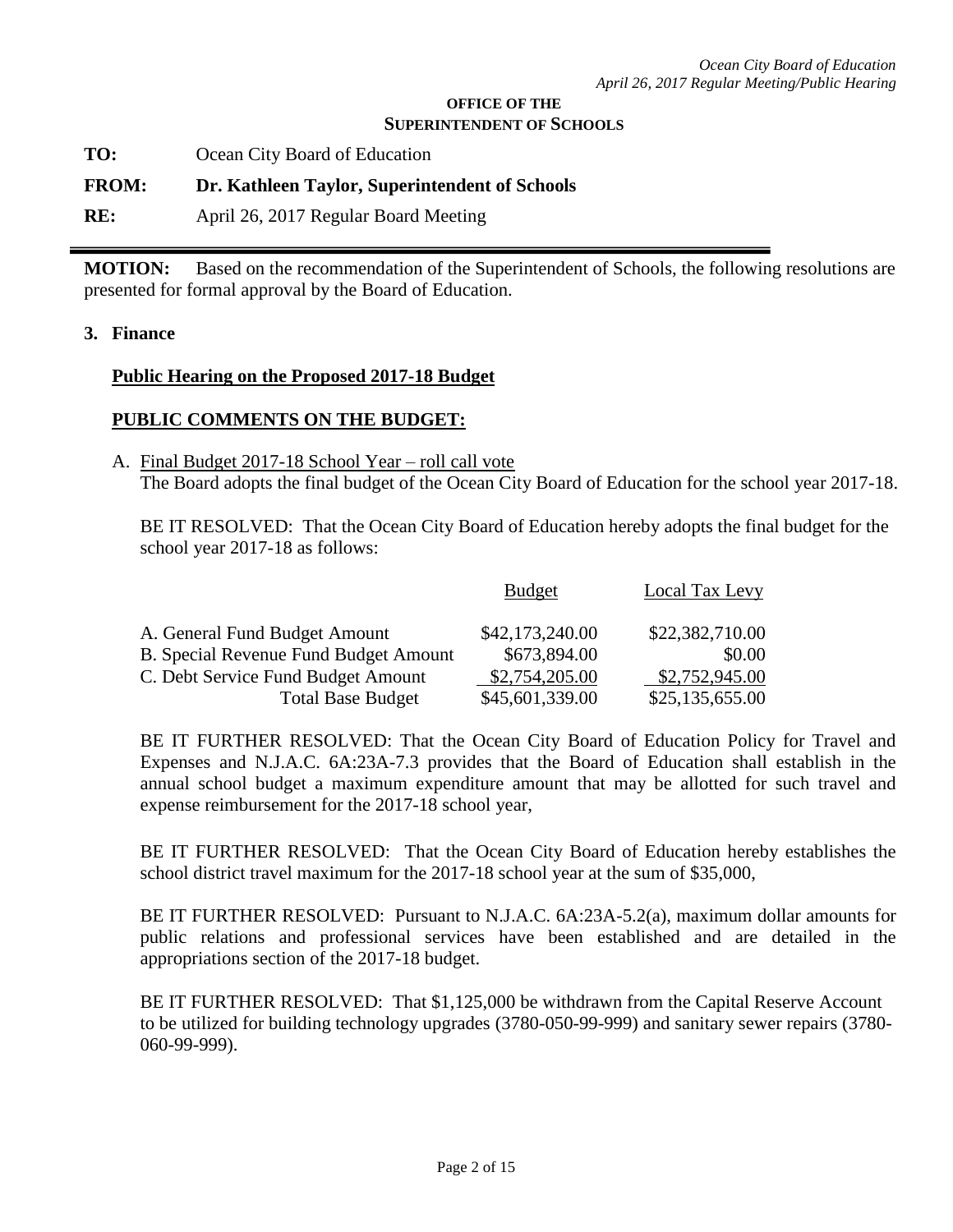BE IT FURTHER RESOLVED: That \$250,000 be withdrawn from the Maintenance Reserve Account to be utilized for required maintenance at District schools.

BE IT FURTHER RESOLVED: That \$150,000 be withdrawn from the Emergency Reserve Account to be utilized for District security upgrades.

BE IT FURTHER RESOLVED: That \$500,000 be withdrawn from the Tuition Reserve Account.

## **1. Buildings and Grounds**

#### A. Use of Facilities **(Ocean City Representatives Only)**

The Board approves the following request for the use of the Intermediate School:

| Requested By: | <b>Ocean City Premier Predators</b>                                  |
|---------------|----------------------------------------------------------------------|
| Use:          | Girls' Softball                                                      |
| Dates/Times:  | June 17, June 18, July 15 and July 16, 2017 (Sat/Sun), 7:00AM-6:00PM |
| Rooms:        | Softball and Baseball fields                                         |
| Fee:          | \$540.00                                                             |

## Informational Items

#### Fire Drills

| Ocean City High School                       | March 20, 2017 |
|----------------------------------------------|----------------|
| Ocean City Intermediate School March 9, 2017 |                |
| Ocean City Primary School                    | March 20, 2017 |

## Security Drills

| Ocean City High School                       | March 29, 2017 |
|----------------------------------------------|----------------|
| Ocean City Intermediate School March 8, 2017 |                |
| Ocean City Primary School                    | March 21, 2017 |

- Discussion
- Buildings and Grounds Committee Report Mr. Oves, Chairperson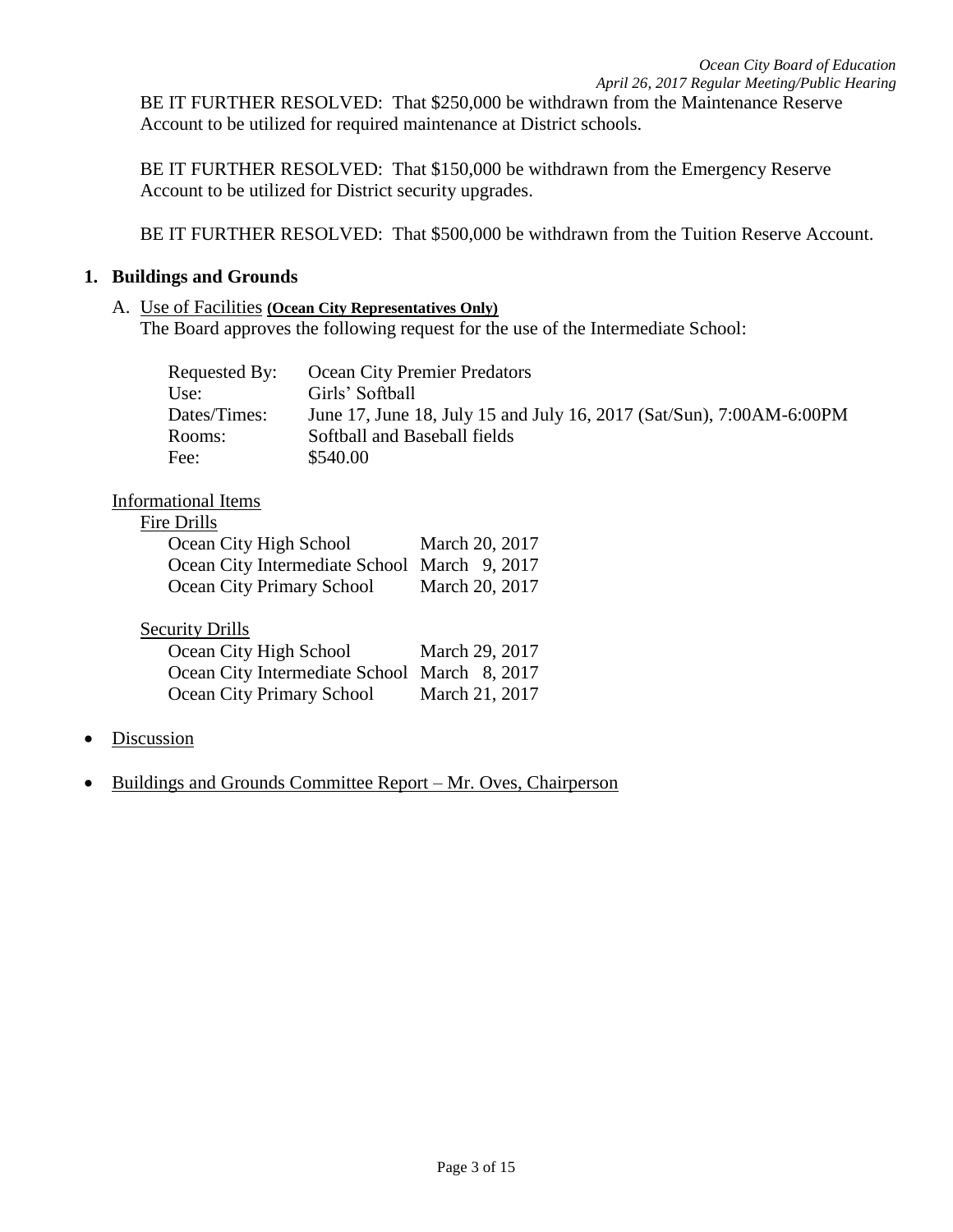## **2. Curriculum and Student Affairs**

- A. High School Field Trip Request (Attachment #2.A) The Board approves the attached High School Field Trip list.
- B. Membership Resolution in NJSIAA (Attachment #2.B) The Board approves the submission of the Membership Resolution for the Ocean City High School to continue membership in the New Jersey State Interscholastic Athletic Association for the 2017-18 school year, with \$2,150.00 for annual dues.
- C. Code of Student Conduct (Attachment #2.C) The Board approves the attached School District's K-12 Code of Student Conduct.
- D. Ocean City High School Athletic Hall of Fame Bylaws (Attachment #2.D) The Board adopts the High School Athletic Hall of Fame Bylaws.
- E. Intermediate School Field Trip Request (Attachment #2.E) **(Ocean City Representatives Only)** The Board approves the attached Intermediate School Field Trip list.
- F. Research Project by Staff Member **(Ocean City Representatives Only)** The Board approves an Intermediate School graduate program research that will involve recording the teacher teaching lessons in order to approve the teacher's practice. This request is being made in accordance with Board Policy #3245, Research Projects by Staff Members.
- G. Primary School Field Trip Request (Attachment #2.G) **(Ocean City Representatives Only)** The Board approves the attached Primary School Field Trip list.
- H. Harassment, Intimidation and Bullying (HIB) Case Findings (Attachment #2.H) The Board adopts and approves Harassment, Intimidation and Bullying (HIB) Case Findings as reported in the attached.

## Informational Items (Attachments) Out-of-School Suspension Reports for March 2017

- Discussion
- Curriculum and Student Affairs Committee Report Mrs. McAlister, Chairperson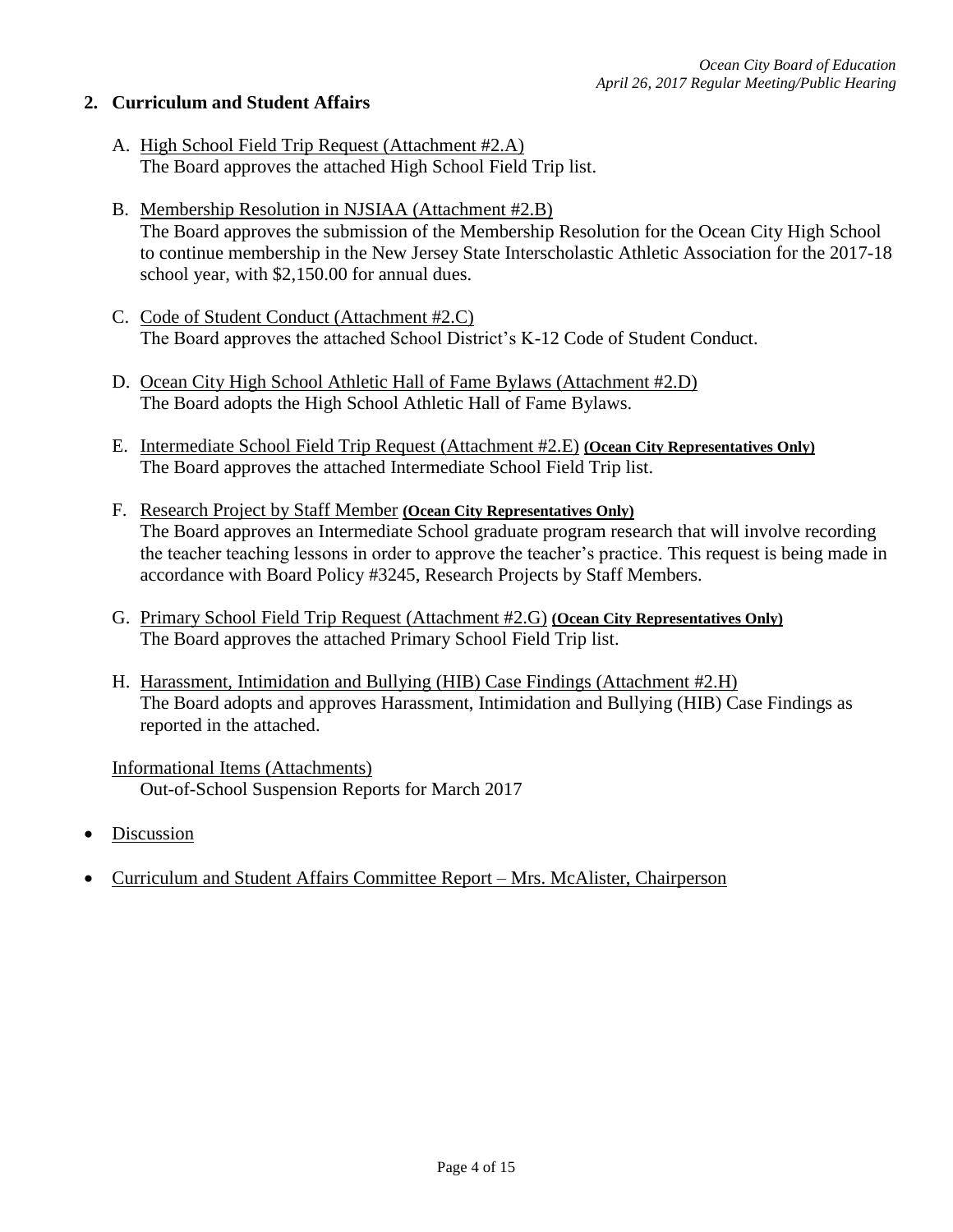## **3. Finance**

- B. Bill List (Attachment #3.B) The Board approves the payment of bills for April 2017 in the amount of \$5,825,057.91.
- C. Secretary and Monthly Cash Reconciliation Reports (Attachment #3.C) The Board approves the Board Secretary's Monthly Financial Report and the Monthly Cash Reconciliation Report for February 2017.
- D. Line Item Transfers (Attachment #3.D) The Board approves the revenue and appropriation transfers for February 2017. The Board also acknowledges receipt of the State of NJ mandated transfer reconciliation form for February 2017.
- E. Travel & Expense Reimbursement (Attachment #3.E) The Board approves the April 2017 list of Board of Education Members and School District Staff travel and related expense reimbursements.
- F. Postage Meter Lease

The Board approves the five-year lease of postage machines from Pitney Bowes effective April 1, 2017 through March 31, 2022. This lease replaces the previously leased equipment from Pitney Bowes that expired on March 31, 2017 as follows:

|                                           | Current                | Replacement            |
|-------------------------------------------|------------------------|------------------------|
| Location/Description                      | <b>Monthly Payment</b> | <b>Monthly Payment</b> |
| High School Postage Meter/Folder/Inserter | \$624.00               | \$574.87               |
| Intermediate School Postage Meter         | \$149.00               | \$141.43               |
| Primary School Postage Meter              | \$149.00               | \$141.43               |
| Board of Education Postage Meter          | \$149.00               | \$141.43               |
| <b>Total Monthly Cost</b>                 | \$1,071.00             | \$999.16               |

- G. Cape May County Special Services District Agreement for Transportation Services The Board approves the 2017-18 Shared Services Transportation Contract with the Cape May County Special Services School District on an as needed basis.
- H. Grand Prize **(Ocean City Representatives Only)**

The Board accepts from AtlantiCare, on behalf of the Primary School and students in Ms. Merritt's First Grade Class, the award of \$250 for being chosen as the Grand Prize Winners in the 2017 AtlantiCare Fruit and Veggie Infomercial Video Contest.

- I. Grant **(Ocean City Representatives Only)**  The Board accepts the 2017 Sustainable Jersey for School Grant in the amount of \$10,000 for the Primary School "School Learning Garden Courtyard" project.
- J. Donations **(Ocean City Representatives Only)**

The Board accepts the following donations from the Ocean City PTA for the Intermediate and Primary Schools:

| Intermediate School |            |
|---------------------|------------|
| <b>Seat Sacks</b>   | \$1,012.50 |
| Document Camera     | \$1,100.00 |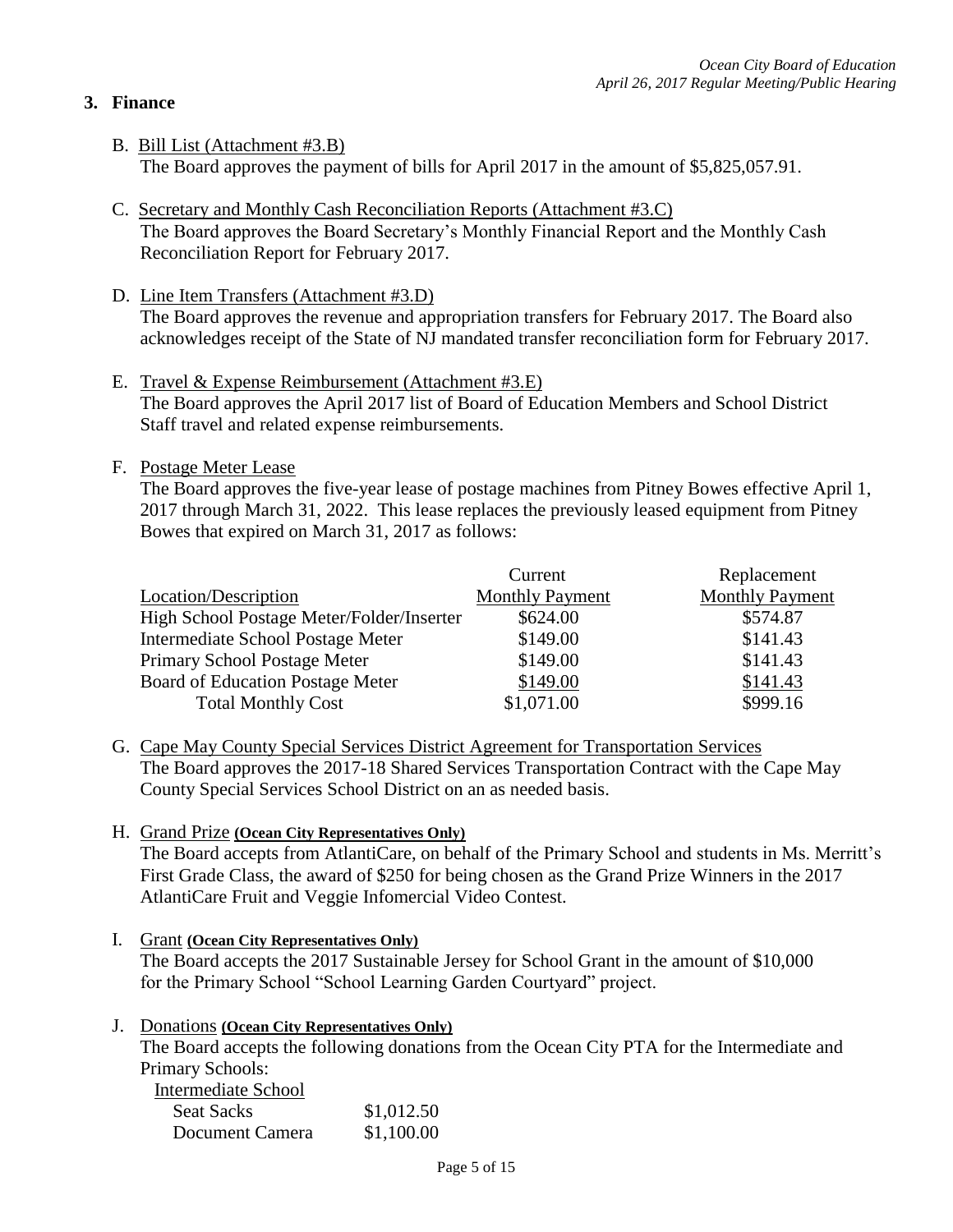| Primary School           |            |  |
|--------------------------|------------|--|
| <b>Spelling Bee</b>      | \$1,425.00 |  |
| Ergo Seats               | \$427.00   |  |
| iPad Cases               | \$ 389.35  |  |
| Field trip $(3rd$ grade) | \$780.00   |  |

• Discussion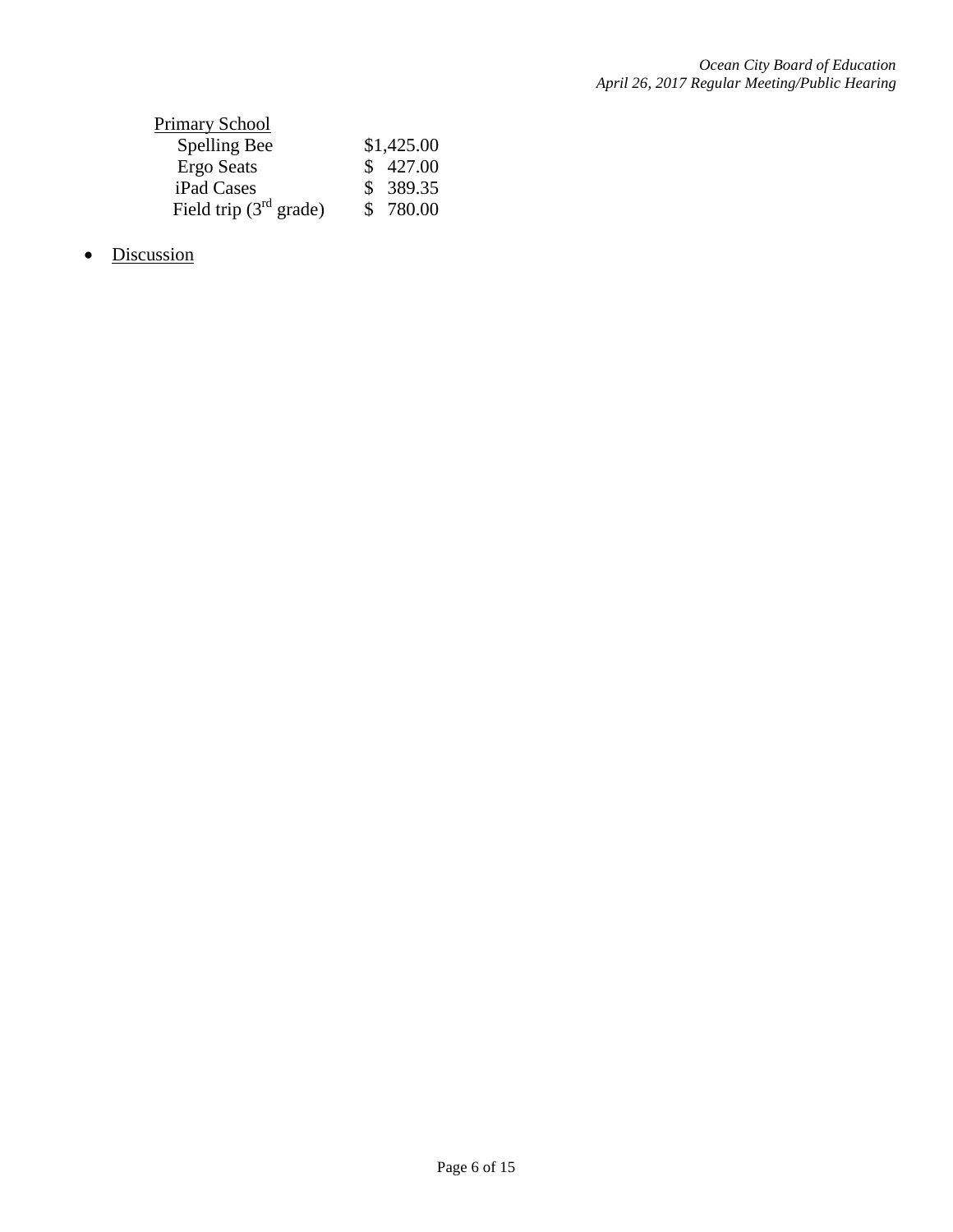- **4. Personnel** (All motions are upon Superintendent's recommendation:)
	- A. Substitutes (Attachment #4.A) roll call vote The Board approves the attached criminal history approved/HIB trained substitutes for the 2016-17 school year.
	- B. Extended Leave of Absence District Supportive Staff (Attachment #4.B) roll call vote The Board approves employee #1105, an extended unpaid FMLA leave of absence through April 28, 2017.
	- C. New Hire Interim District Supportive Staff roll call vote The Board approves Osborn Jordan, Jr., District interim Special Education Aide, effective May 1, 2017 through June 30, 2017, at step 1, 7 hours per day, \$20,292 (pro-rated).
	- D. New Hire Interim District Supportive Staff roll call vote The Board approves Jason Bourgeois, District interim Special Education Aide, effective May 1, 2017 through June 30, 2017, at step 1, 7 hours per day, \$20,892 (pro-rated) (includes \$600 educational stipend).
	- E. Retirement District Certificated Staff roll call vote The Board accepts with deep regret the retirement of Dr. Joseph Davidow, District School Psychologist, effective as of July 1, 2017.
	- F. Retirement District Supportive Staff roll call vote The Board accepts with deep regret the retirement of Janice Baldyga, District Special Education Aide, effective as of May 1, 2017.
	- G. New Employment District Administrative Staff (Attachment #4.G) roll call vote The Board approves Vincent Leavey, K-12 Athletic Director, effective on or before July 1, 2017 through June 30, 2018, at \$112,500.
	- H. Extended Leave of Absence High School Certificated Staff (Attachment #4.H) roll call vote The Board approves employee #0204, an extended paid leave of absence, effective May 1, 2017 through June 9, 2017, with an expected return date of June 12, 2017.
	- I. Leave of Absence High School Certificated Staff (Attachment #4.I) roll call vote The Board approves employee #0124, a paid leave of absence, effective April 24, 2017 through on or before May 19, 2017.
	- J. Short-Term Leave Replacement High School Certificated Staff roll call vote The Board approves Lucy Masi, High School short-term leave replacement Teacher of Spanish, effective April 27, 2017 through on or before May 19, 2017, at a stipend of \$160 per diem.
	- K. Short-Term Leave Replacements High School Certificated Staff roll call vote The Board approves George Plamantouras, short-term leave replacement teacher, effective May 1, 2017 through on or before June 16, 2017, at a stipend of \$160 per diem.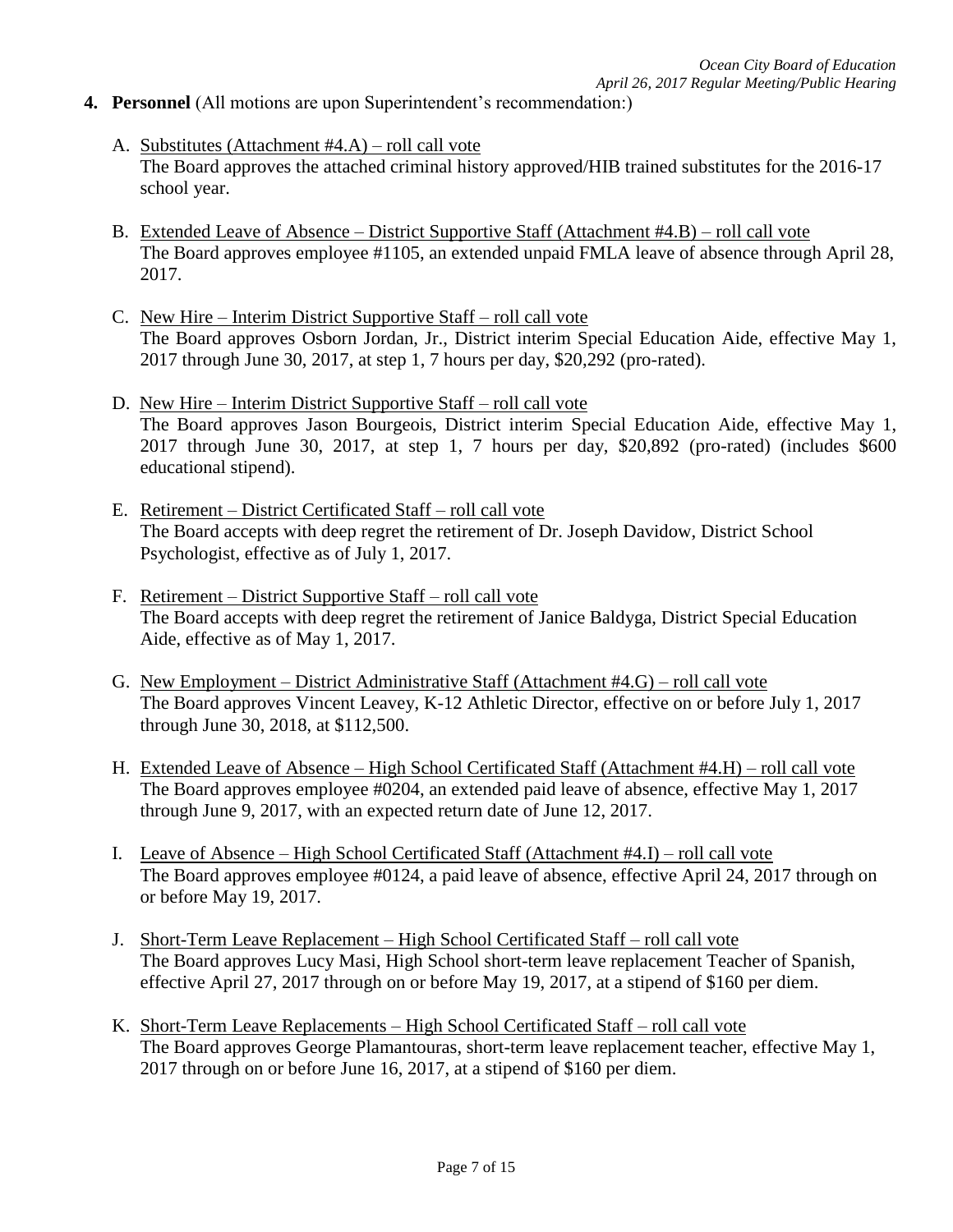- L. Interim High School Certificated Staff (Attachment #4.L) roll call vote The Board approves Walter Rockey, High School interim Teacher of Science, effective May 1, 2017 through June 30, 2017, at a stipend of \$160 per diem.
- M. High School Volunteer Coach for the 2016-17 School Year roll call vote The Board approves Allison Thonsen, High School volunteer girls' lacrosse coach, for the 2016-17 spring season.
- N. High School Credit Completion Teachers and Stipends roll call vote The Board approves the following High School 2016-17 credit completion teachers, on a rotating basis, at a stipend of \$30 per hour, total program not to exceed 118 hours (program and number of hours based on student enrollment):

Christian Clark Rebecca Santoro

- O. High School Extension Program Credit Completion Teacher and Stipend roll call vote The Board approves Margaret Corcoran, High School Extension Program 2016-17 credit completion teacher, at a stipend of \$30 per hour, total program not to exceed 28 hours (program and number of hours based on student enrollment).
- P. Retirement High School Supportive Staff roll call vote The Board accepts with deep regret the retirement of Andrew Beattie, High School Clerical Aide, effective as of July 1, 2017.
- Q. High School Summer Employment and Stipends\* (Attachment #4.Q) roll call vote The Board approves the attached High School 2017 summer employment and stipends\* for curriculum writing/professional development/departmental work.
- R. Child Study Team Summer Employment and Stipends\* (Attachment #4.R) roll call vote The Board approves the attached Child Study Team 2017 summer employment and stipends\*, with a total number of hours based on District need.
- S. School Nurses for Summer School and Stipends\* roll call vote The Board approves the following 2017 summer School Nurses, at a stipend of \$30\* per hour, total program not to exceed 100 hours (program and number of hours based on student enrollment): Rosemary Millar – 50 hours Jill Geller – 50 hours
- T. High School Summer School Academic Support/Student Services Coordinator and Stipend\* roll call vote

The Board approves Mary McDowell Campo, as the summer 2017 High School Academic Support/Student Services coordinator at a stipend of \$30\* per hour, program not to exceed 25 hours (program and number of hours based on student enrollment).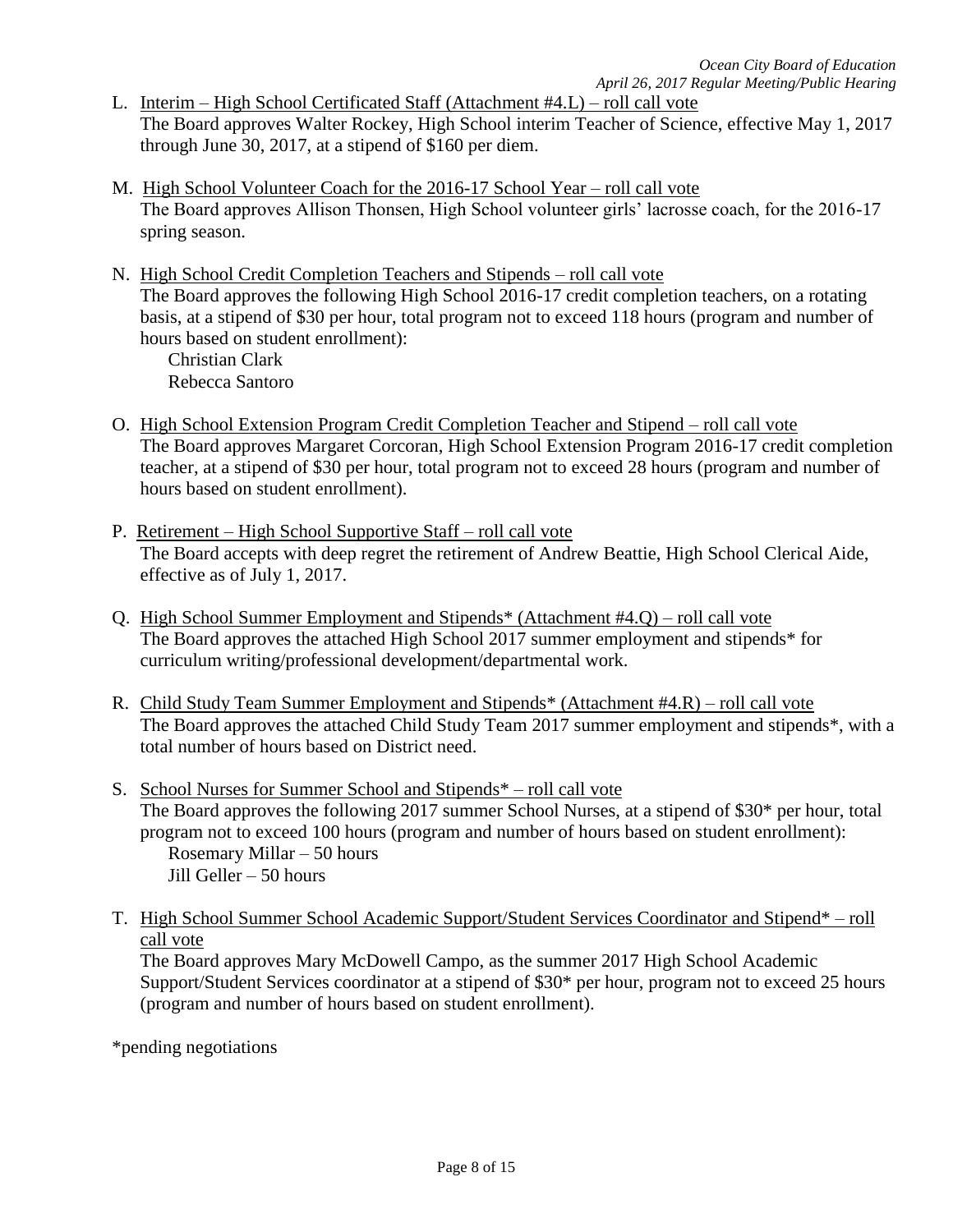U. High School Extended School Year Teachers, Aides and Stipends\* (Attachment #4.U) – roll call vote

The Board approves the attached High School 2017 extended school year teachers, aides, and stipends\* (program and number of hours and teachers based on student enrollment).

- V. Home/Community Education Program Special Education Facilitator and Stipend roll call vote The Board approves Ronald Ewing, as the Home/Community Education Program Special Education Facilitator, for summer 2017 and the 2017-18 school year, at a stipend of \$20 per hour.
- W. Transfers District Supportive Staff roll call vote The Board approves the transfer of the following District supportive staff secretaries from 10-month to 12-month employees, effective July 1, 2017: Nancy Barbetto Peggy Doyle Pamela Schad
- X. High School Coaches and Stipends\* for the 2017-18 School Year (Attachment #4.X) roll call vote The Board approves the attached High School coaches and stipends\* for the 2017-18 school year.
- Y. Tenure District Certificated Staff roll call vote The Board approves the granting of tenure to Lauren Miley, District Teacher of Spanish, effective September 1, 2017.
- Z. Tenure District Certificated Staff roll call vote The Board approves the granting of tenure to Ashley Schmid, District Teacher of English as a Second Language, effective September 1, 2017.
- AA. Tenure High School Certificated Staff roll call vote The Board approves the granting of tenure to the Mary Greenfield, High School Teacher of Spanish and District English as a Second Language, effective September 1, 2017.
- BB. Tenure High School Certificated Staff roll call vote The Board approves the granting of tenure to Joseph LaTorre, High School Teacher of Health and Physical Education, effective September 1, 2017.
- CC. Tenure High School Certificated Staff roll call vote The Board approves the granting of tenure to Shane McGrath, High School Teacher of Health and Physical Education, effective September 1, 2017.
- DD. Tenure High School Certificated Staff roll call vote The Board approves the granting of tenure to David Uhrich, High School Teacher of Science, effective September 1, 2017.
- EE. Tenure High School Certificated Staff roll call vote The Board approves the granting of tenure to Camala Walter, High School Teacher of English, effective September 1, 2017.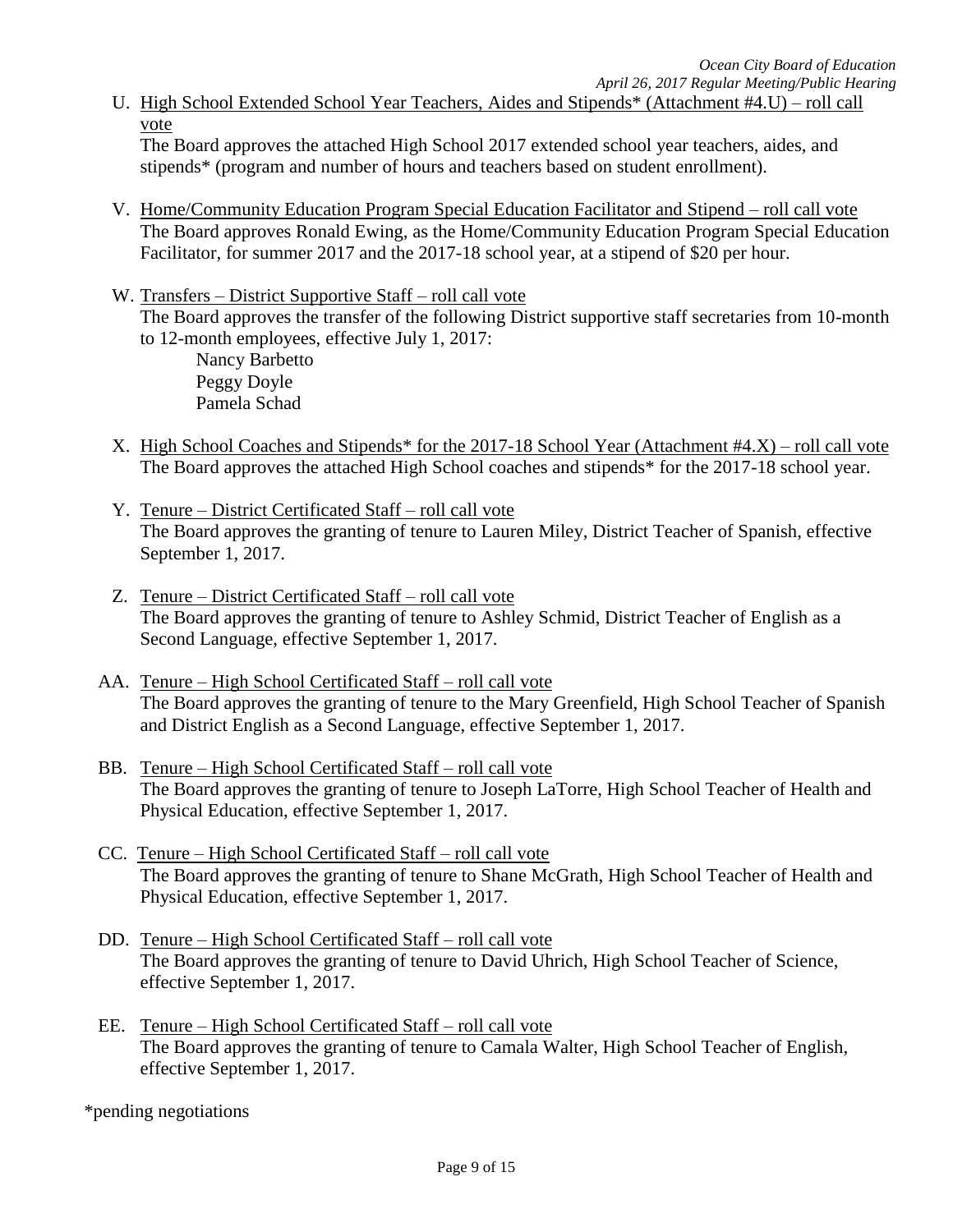- FF. Tenure High School Certificated Staff roll call vote The Board approves the granting of tenure to Charles Dolinsky, High School Teacher of Special Education, effective September 26, 2017.
- GG. Business Administrator's Contract (Attachment #4.GG) roll call vote The Board approves Timothy E. Kelley, School Business Administrator/Board Secretary's employment contract, effective July 1, 2017 through June 30, 2018, at a salary of \$140,454, with additional shared services agreements stipends of \$3,500 for Corbin City and \$10,000 for Sea Isle City School Districts. This contract was approved by Dr. Richard Stepura, Interim Executive County Superintendent.
- HH. District and High School Administrative Staff and Salaries (Attachment #4.HH) roll call vote The Board approves the attached District and High School administrative staff and salaries for the 2017-18 school year.
- II. District and High School Certificated Staff and Salaries\* (Attachment #4.II) roll call vote The Board approves the attached District and High School certificated staff and salaries\* for the 2017-18 school year.
- JJ. District and High School Supportive Staff and Salaries (Attachment #4.JJ) roll call vote The Board approves the attached District and High School supportive staff and salaries for the 2017-18 school year.
- KK. Non-Affiliated Staff and Salaries\* (Attachment #4.KK) roll call vote The Board approves the attached non-affiliated staff and salaries\* for the 2017-18 school year.
- LL. Leave of Absence Intermediate School Certificated Staff (Attachment #4.LL) roll call vote **(Ocean City Representatives Only)** The Board approves employee #3433, a paid leave of absence, effective May 22, 2017 through June 30, 2017.
- MM. Extended Leave of Absence Intermediate School Certificated Staff (Attachment #4.MM) roll call vote **(Ocean City Representatives Only)** The Board approves employee #1374, an extended paid leave of absence effective May 1, 2017 through June 30, 2017.
- NN. Short-Term Leave Replacement Intermediate School Certificated Staff roll call vote **(Ocean City Representatives Only)** The Board approves Devon Biglin, Intermediate School short-term leave replacement Special Education teacher, effective May 1, 2017 through June 30, 2017, at a stipend of \$160 per diem.
- OO. Retirements Intermediate Certificated Staff roll call vote **(Ocean City Representatives Only)** The Board accepts with deep regret the retirements of the following Intermediate School teachers: Christine Robbins-Franckle, Elementary School Teacher, effective as of July 1, 2017

Debra Rosander, Elementary School Teacher, effective as of July 1, 2017

Joyce Wiesenthal, Special Education Teacher, effective as of July 1, 2017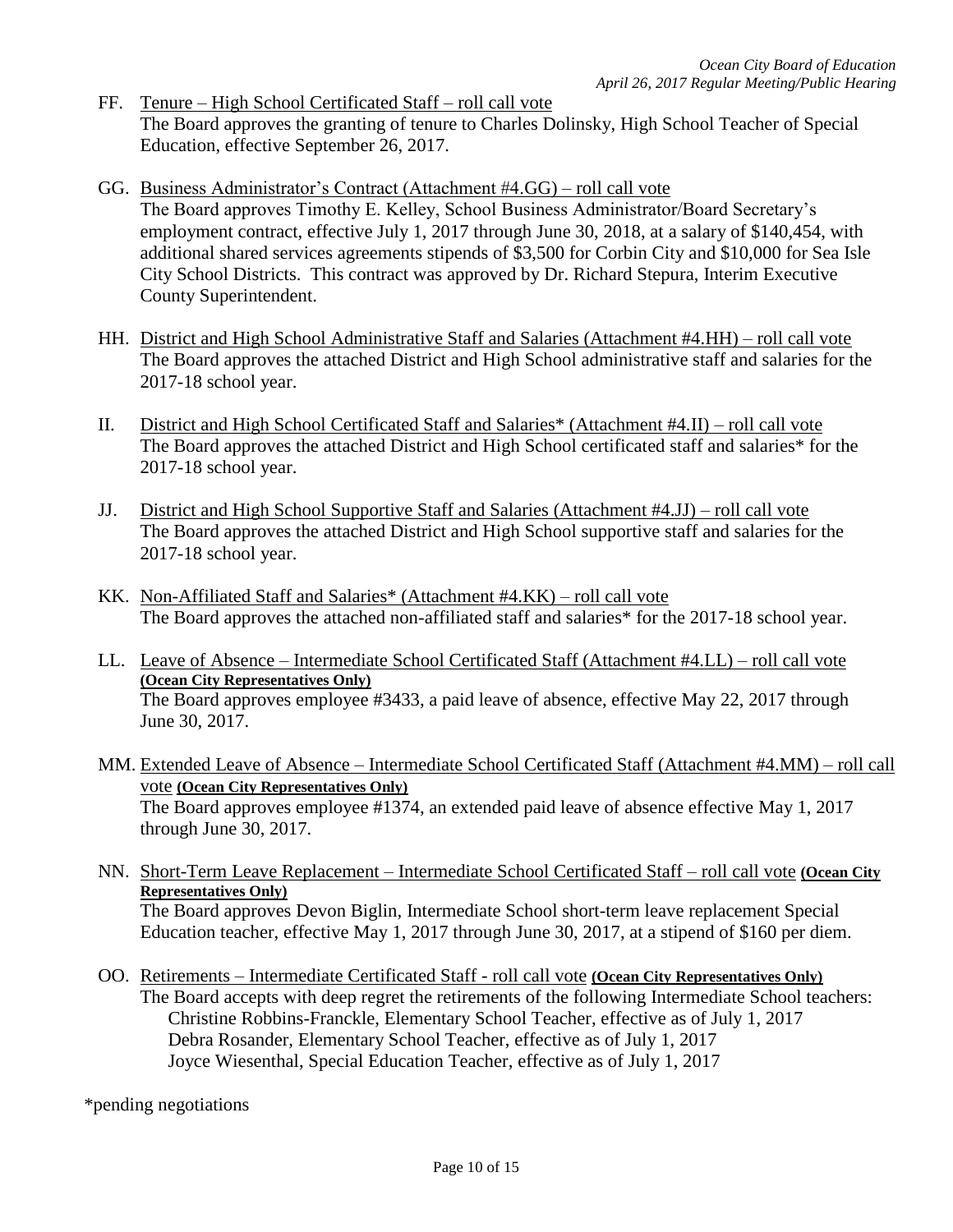PP. Intermediate and Primary Schools' Summer School Employment and Stipends\* (Attachment #4.PP) - roll call vote **(Ocean City Representatives Only)**

The Board approves the attached Intermediate and Primary Schools' 2017 summer employment and stipends\* for curriculum writing/professional development/departmental work.

QQ. 21st Century Challenge Summer Program Teachers and Stipends\* - roll call vote **(Ocean City Representatives Only)**

The Board approves the following 2017 summer 21<sup>st</sup> Century Challenge Program teachers, at a stipend of \$30\* per hour, total program not to exceed 111 hours (program and number of hours and teachers based on student enrollment):

David Ferrante Jessica Kriegner Ashley Ruffenach

- RR. Java Summer Camp Teacher and Stipend\* roll call vote **(Ocean City Representatives Only)** The Board approves Devan Fogarty, Java 2017 Summer Camp teacher, at a stipend of \$30\* per hour, total program not to exceed 19.5 hours (program and number of hours based on student enrollment).
- SS. Summer Wilson/Reading Clinic Teacher and Stipend\*- roll call vote **(Ocean City Representatives Only)** The Board approves Patricia Gallagher, 2017 Summer Wilson/Reading Clinic teacher at a stipend of \$30<sup>\*</sup> per hour, total program not to exceed 36 hours (program and number of hours based on student enrollment).
- TT. Intermediate Summer School Teachers and Stipends\* roll call vote **(Ocean City Representatives Only)** The Board approves the following Intermediate School 2017 summer school teachers, at a stipend of \$30\* per hour, total program not exceed 72 hours (program and number of hours and teachers based on student enrollment).

Heather MacNamara Matthew Lane Maureen Baldini – Substitute

- UU. Intermediate and Primary Schools' Extended School Year Teachers, Aides, and Stipends\* (Attachment #4.UU) - roll call vote **(Ocean City Representatives Only)** The Board approves the attached Intermediate and Primary Schools' 2017 extended school year teachers, aides and stipends\* (program and number of hours and teachers based on student enrollment).
- VV. Primary School Title 1 Summer School Teachers and Stipends\* (Attachment #4.VV) roll call vote **(Ocean City Representatives Only)** The Board approves the attached Title 1 funded Primary School 2017 summer school teachers and stipends\*, total program not to exceed 230 hours (program and number of hours and teachers based on student enrollment).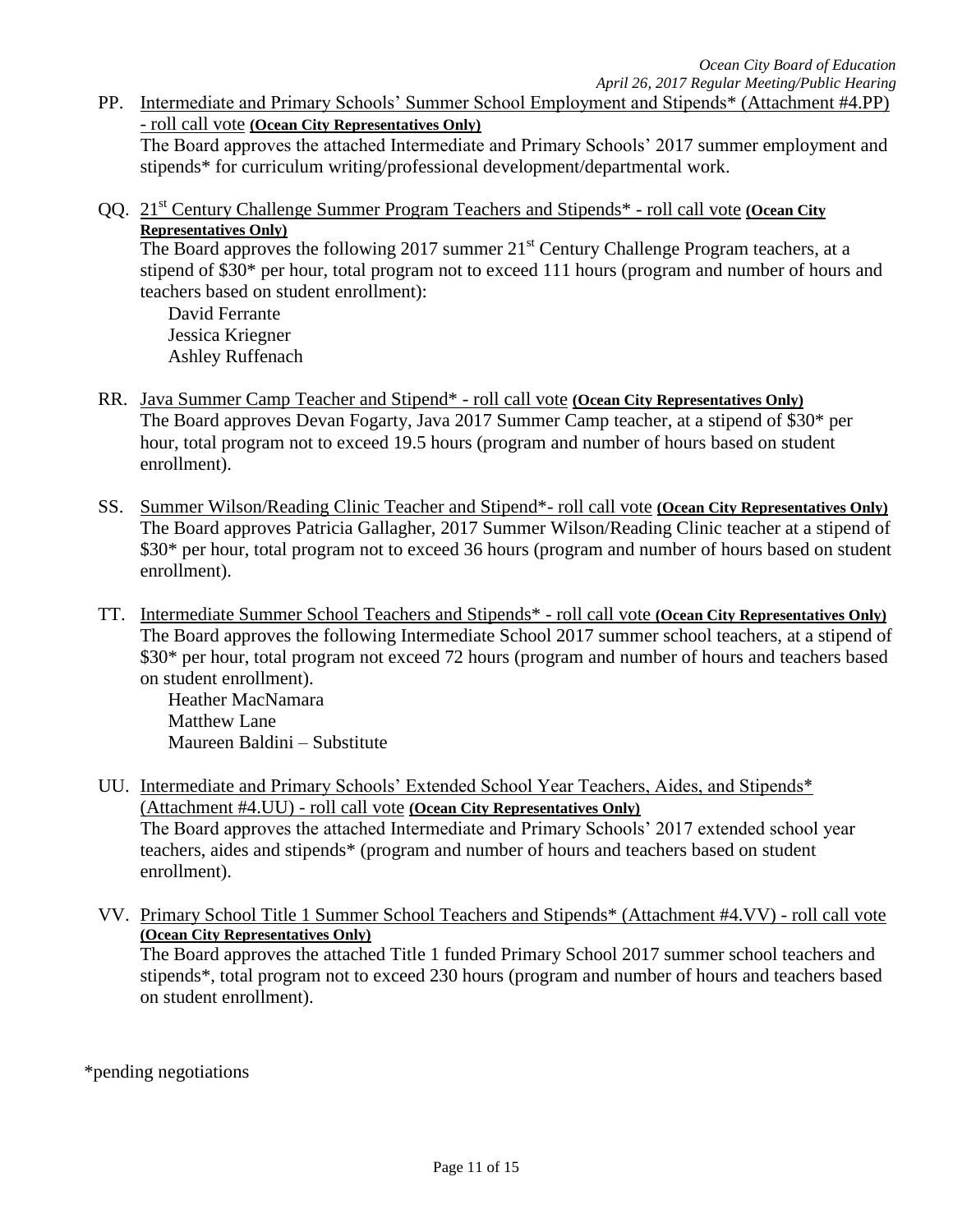WW.Primary School ELL Program Teachers and Stipends\* - roll call vote **(Ocean City Representatives Only)** The Board approves the following ELL 2017 summer program teachers, at a stipend of \$30\* per hour, total program not to exceed 96 hours (program and number of hours and teachers based on student enrollment):

Carole Maurer Dominique Annarelli

- XX. Tenure Intermediate School Certificated Staff roll call vote **(Ocean City Representatives Only)** The Board approves the granting of tenure to Megan Brown, Intermediate School Teacher of Elementary and Mathematics, effective September 1, 2017.
- YY. Tenure Intermediate School Certificated Staff roll call vote **(Ocean City Representatives Only)** The Board approves the granting of tenure to Jessica Kriegner, Intermediate School Teacher of Elementary School, effective September 1, 2017.
- ZZ. Tenure Intermediate School Certificated Staff roll call vote **(Ocean City Representatives Only)** The Board approves the granting of tenure to Cholehna Weaver, Intermediate School Teacher of Elementary School, effective September 1, 2017.
- AAA. Tenure Primary School Certificated Staff roll call vote **(Ocean City Representatives Only)** The Board approves the granting of tenure to Erin Porter, Primary School Teacher of Elementary School, effective September 1, 2017.
- BBB. Tenure Primary School Certificated Staff roll call vote **(Ocean City Representatives Only)** The Board approves the granting of tenure to Jennifer Gatto, Primary School Reading Specialist, effective September 1, 2017.
- CCC. Tenure Primary School Certificated Staff roll call vote **(Ocean City Representatives Only)** The Board approves the granting of tenure to Kristin Morey, Primary School Reading Specialist, effective September 1, 2017.
- DDD. Intermediate and Primary Schools' Administrative Staff and Salaries (Attachment #4.DDD) roll call vote **(Ocean City Representatives Only)** The Board approves the attached Intermediate and Primary Schools' administrative staff and salaries for the 2017-18 school year.
- EEE. Intermediate and Primary Schools' Certificated Staff and Salaries\* (Attachment #4.EEE) roll call vote **(Ocean City Representatives Only)** The Board approves the attached Intermediate and Primary Schools' certificated staff and salaries\* for the 2017-18 school year.
- FFF. Intermediate and Primary Schools' Supportive Staff and Salaries (Attachment #4.FFF) roll call vote **(Ocean City Representatives Only)** The Board approves the attached Intermediate and Primary Schools' supportive staff and salaries for the 2017-18 school year.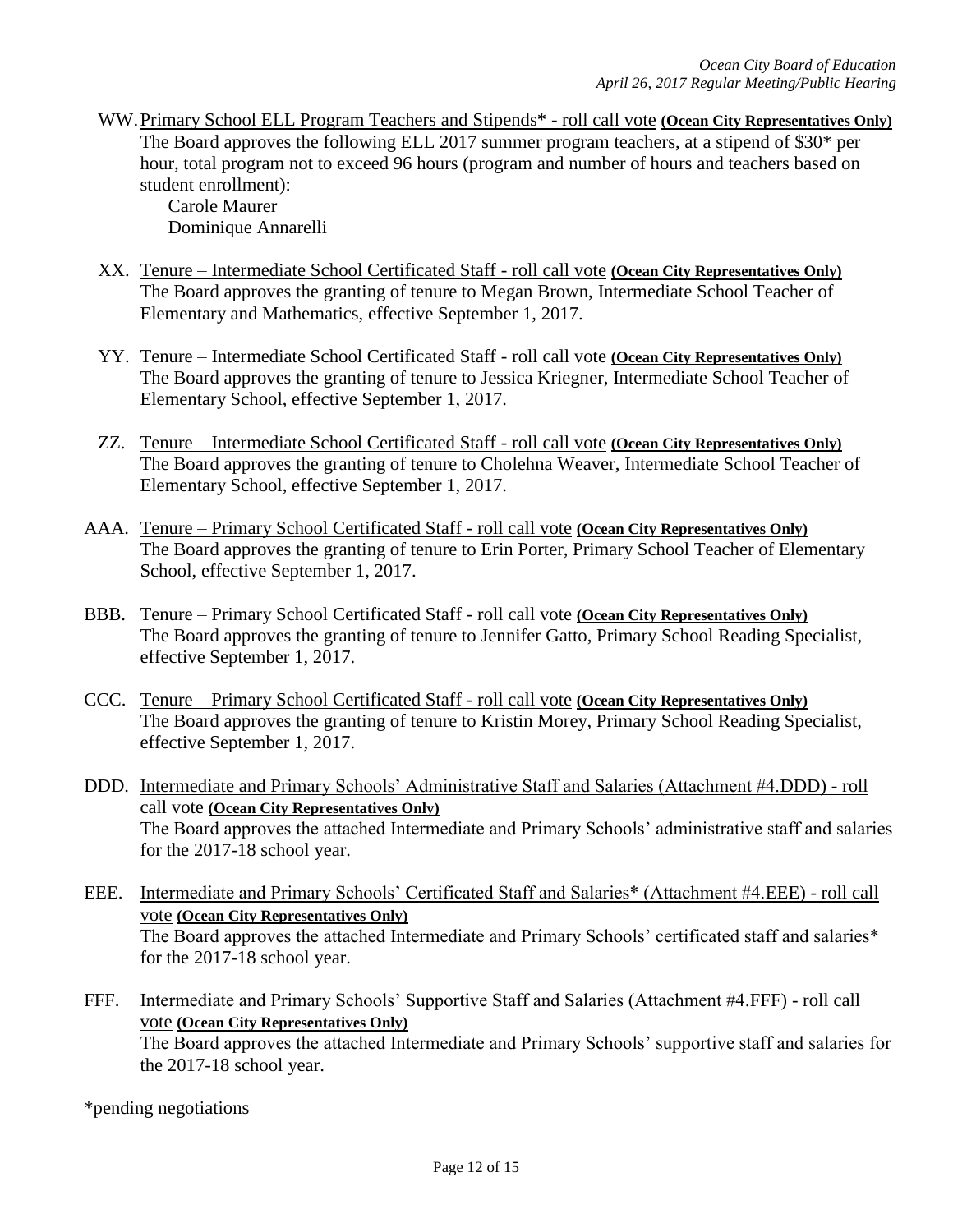GGG. Intermediate School Coaches and Stipends\* (Attachment #4.GGG) - roll call vote **(Ocean City Representatives Only)**

The Board approves the attached Intermediate School coaches and stipends\* for the 2017-18 school year.

- Discussion
- Negotiations Committee Report Mr. Bauer, Chairperson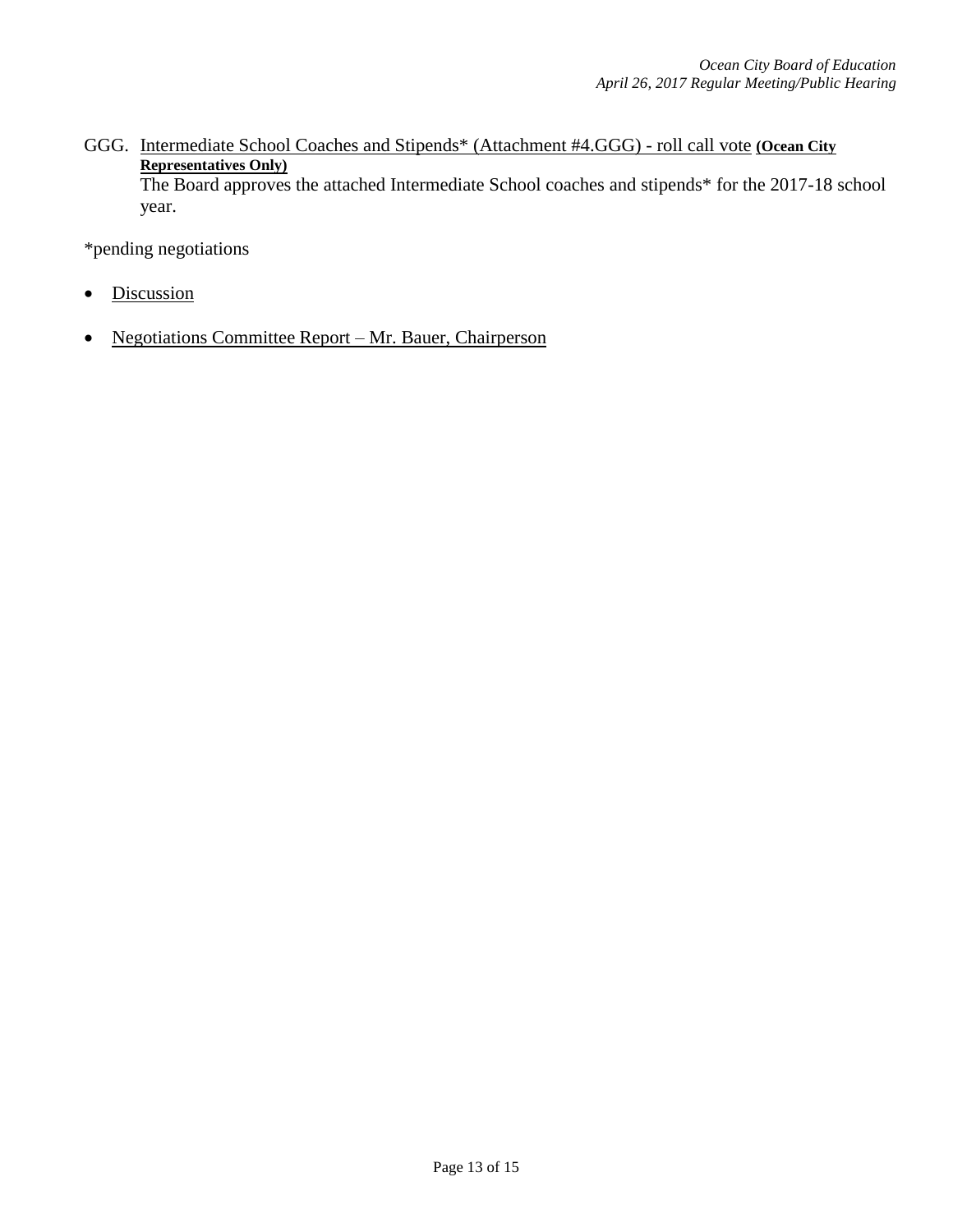## **5. Policy**

K. Policies –  $1^{st}$  Reading (Attachment #5.A)

The Board approves the following replacements, additions and or deletions to the Board Policy and/or Regulation Manuals.

| Special Education – Transition from Early Intervention Programs to Preschool   |
|--------------------------------------------------------------------------------|
|                                                                                |
| Special Education - Instructional Material to Blind or Print-Disabled Students |
|                                                                                |
|                                                                                |

L. Special Education Statement of Assurance (Attachment #5.B) The Board approves the submission of the Statement of Assurance for the Board of Education's Policies and Procedures for Eligibility Under Part B of the IDEA for the 2016-17 school year to the State of New Jersey Department of Education Cape May County Office.

- **Discussion**
- Policy Committee Report Mrs. Prettyman, Chairperson